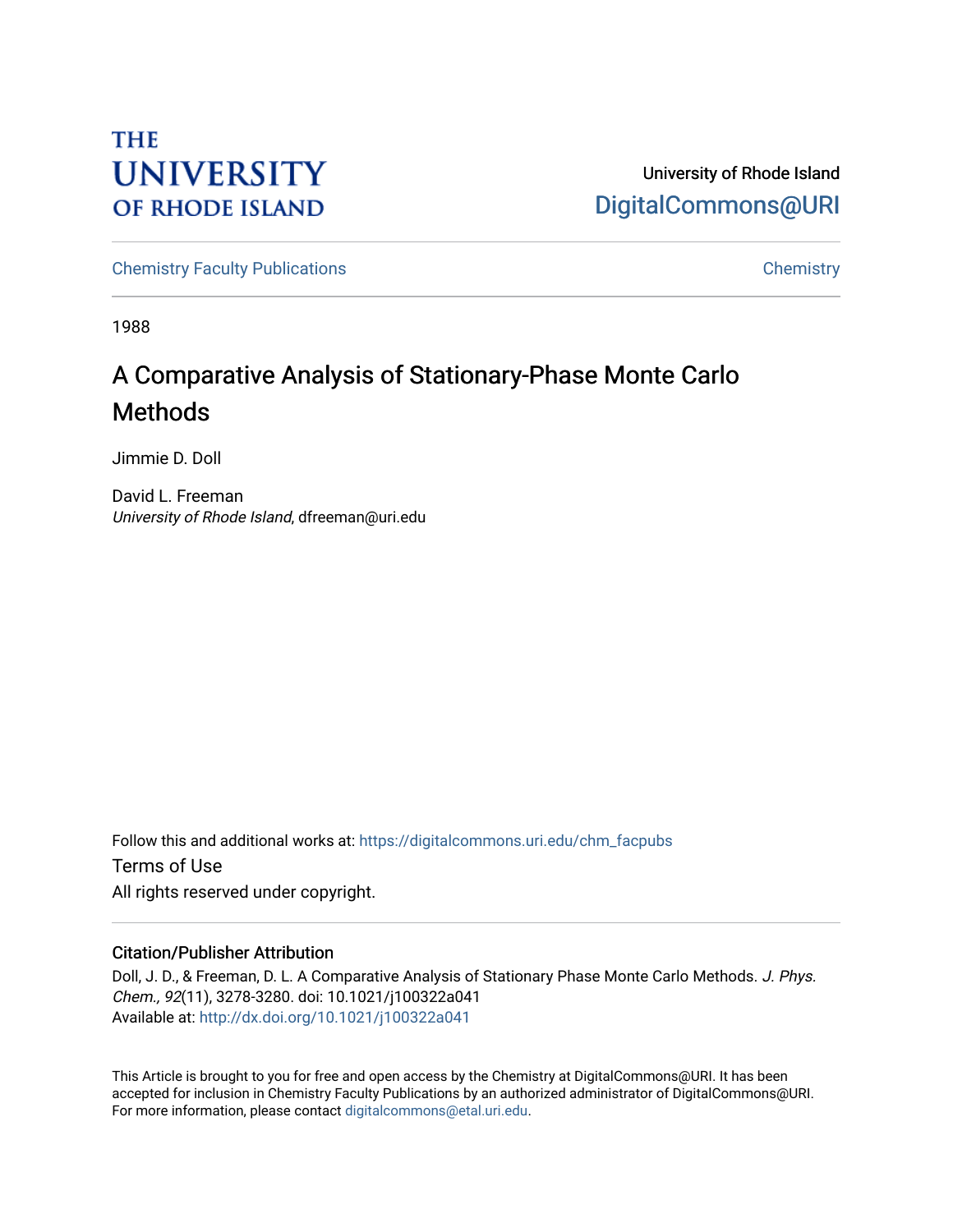## **A Comparative Analysis of Stationary-Phase Monte Carlo Methods**

### **J. D. Doll\***

*Los Alamos National Laboratory, Los Alamos, New Mexico 87545* 

#### **and D. L. Freeman**

*Department of Chemistry, University* of *Rhode Island, Kingston, Rhode Island 02881 (Received: August 17, 1987)* 

We consider the stationary-phase Monte Carlo method and a variety of related approaches. The stationary-phase Monte Carlo method is aimed at the generic problem of performing high-dimensional integrations of rapidly oscillatory integrands. Real time numerical path integration is one important class of applications where such problems arise. We examine the relationship between the stationary-phase Monte Carlo approach and the recent work of Makri and Miller and of Filinov.

#### **Introduction**

One exciting recent development in many-body theory has been the evolution of a variety of practical numerical path integral methods for equilibrium applications.' These path integral Monte Carlo methods are proving to be useful in the analysis of equilibrium many-body quantum phenomena, as evidenced by the rapidly increasing number of such applications.<sup>1,2</sup>

In principle, these same path integral Monte Carlo methods are applicable to problems in quantum dynamics. In practice, however, their time-dependent application has been stalled by a difficult mathematical issue. Path integral approaches involve summing contributions from all possible quantum-mechanical "paths" associated with a particular process. In equilibrium applications, the calculation of matrix elements of  $exp(-\beta H)$  (or of thermodynamic averages involving such elements) is ultimately translated by the path integral Monte Carlo approach into the problem of summing simple exponential terms, terms that are the measure of the significance of each path. In dynamical applications, however, we require matrix elements of the propagator,  $exp(iHt/\hbar)$ , or, in general, the complex temperature operator<sup>3-6</sup>  $exp(-(\beta + it/h)H)$ . Such matrix elements involve not the assembly of simple exponentials, but rather the summation of complex, typically highly oscillatory exponential terms. Such a task is a difficult Monte Carlo problem. The apparent inability of Monte Carlo methods to cope directly with such phase oscillation difficulties has, in the past, led many to express a general pessimism concerning the feasibility of developing the dynamical analogue of the equilibrium path integral Monte Carlo method.

We recently introduced<sup>7</sup> a relatively simple variation of the traditional Monte Carlo procedure aimed at overcoming the phase oscillation problems. This method was motivated in large part by a consideration of ordinary stationary-phase approaches. The aim, however, was the development of a general purpose multidimensional numerical procedure. The resulting stationary-phase Monte Carlo (SPMC) approach appears to overcome many of the difficulties outlined above. The basic idea of the SPMC approach is to use a "coarse graining" procedure to identify the regions of configuration space regions that contribute most strongly

to the final result. Such an identification produces a probability distribution function suitable for use in conjunction with Metropolis importance sampling.<sup>8,9</sup> By generating such an importance By generating such an importance sampling function, the SPMC approach simplifies the numerical difficulties traditionally associated with Monte Carlo approaches to highly oscillatory integrands.

In the present work we analyze the basic SPMC approach in light of recent developments by Makri and Miller<sup>10</sup> and the related work by Filinov. $11$  Included is a discussion of the connection between the various approaches. We also identify practical limitations in some of the methods which are rectified in a forthcoming publication.<sup>12</sup>

#### **The Stationary-Phase Monte Carlo Method**

We begin this section by motivating the generic integrations which can be conveniently evaluated using SPMC. For notational convenience we limit the discussion to a one-dimensional system. Generalizations to many degrees of freedom are straightforward.

Key quantities in study of the quantum dynamics of manyparticle systems at finite temperatures are time correlation functions. For example, within the dipole approximation, the spectrum of a many-body system is obtained from the Fourier transform of the dipole-dipole autocorrelation function,  $C_{xx}(t)$ , given by

$$
C_{xx}(t) = \frac{\text{Tr}\left[e^{-\beta H} x e^{iHt/\hbar} x e^{-iHt/\hbar}\right]}{\text{Tr}\left[e^{-\beta H}\right]} \tag{1}
$$

As emphasized by Berne and Harp,<sup>13</sup> it is convenient to consider the related autocorrelation function,  $G_{xx}(t)$ , given by

$$
G_{xx}(t) = \frac{\text{Tr}\left[xe^{-\beta_c*H}xe^{-\beta_cH}\right]}{\text{Tr}\left[e^{-\beta H}\right]}
$$
(2)

where  $\beta_c$  is given by

$$
\beta_c = \beta/2 + it/\hbar \tag{3}
$$

with  $\beta = 1/k_B T$ ,  $k_B$  being the Boltzmann constant and *T* the absolute temperature. It is easy to show that the Fourier transforms of  $G_{xx}(t)$  and  $C_{xx}(t)$  are related by

$$
G_{xx}(\omega) = e^{-\beta \hbar \omega/2} C_{xx}(\omega) \tag{4}
$$

**(13)** Berne, B. J.; Harp, G. **D.** *Adu. Chem. Phys.* **1970, 17,** 63.

**0022-365418812092-3278\$01.50/0** *0* **1988** American Chemical Society

<sup>(</sup>I) For a recent review of these methods, see, for example: Berne, **B.** J.; Thirumalai, D. *Annu. Reu. Phys. Chem.* **1986,** *37,* 401.

<sup>(2)</sup> For a cross section of recent applications, see, for example: J. *Stat.*  (3) Miller, W. H.; Schwartz, **S.** D.; Tromp, J. W. J. *Chem. Phys.* **1983,**  *Phys.* **1986,** *43,* 729-1244.

*<sup>79,</sup>* 5029.

<sup>(4)</sup> Coalson, R. D.; Freeman, D. L.; Doll, J. D. *J. Chem. Phys.* **1986.85,**  (5) Doll, J. D.; Coalson, R. D.; Freeman, D. L. J. *Chem. Phys.* **1987,87,**  4567.

<sup>1641.</sup> 

<sup>(6)</sup> Chang, J.; Miller, W. H. *J. Chem. Phys.* **1987, 87,** 1648. (7) Doll, J. D.; Freeman, D. L. *Adu. Chem. Phys.,* in press. This issue

contains the conference proceedings of the Lasers, Molecules and Methods Conference, organized at Los Alamos, July, 1986.

<sup>(8)</sup> Metropolis, N.; Rosenbluth, A. W.; Rosenbluth, M. N.; Teller, A. H.; (9) Valleau, J. P.; Whittington, **S.** G. **In** *Modern Theoreticul Chemistry;*  Teller, E. *J. Chem. Phys.* **1953,** *21,* **1087.** 

Berne, B. J., Ed.; Plenum: New **York,** 1977; Vol. 5, pp 137-168.

<sup>(10)</sup> Makri, N.; Miller, W. H. Chem. Phys. Lett. 1987, 139, 10.<br>(11) Filinov, V. S. Nucl. Phys. 1986, B271, 717.<br>(12) Doll, J. D.; Freeman, D. L.; Gillan, M. J. Chem. Phys. Lett. 1988, *1433* 277.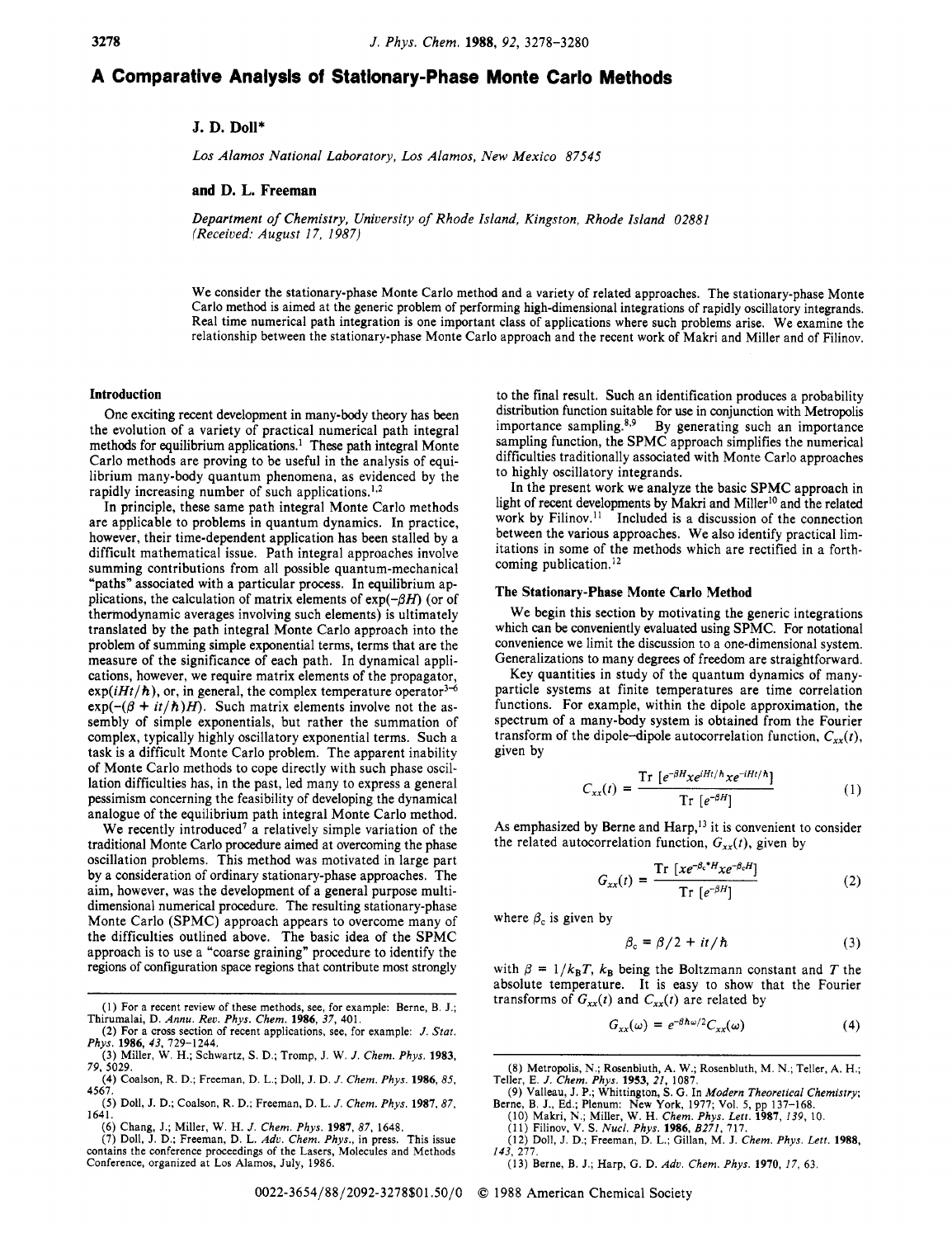Consequently,  $G_{xx}(\omega)$  and  $C_{xx}(\omega)$  contain the same physical information. However,  $G_{xx}(t)$  has both formal and computational advantages.

By evaluating the quantum-mechanical traces in eq 2 in the coordinate representation, one obtains

$$
G_{xx}(t) = \frac{\int dx \, dx' |(x'e^{-\beta}c^H|x)|^2 x x'}{\int dx \, dx' |(x'e^{-\beta}c^H|x)|^2}
$$
(5)

The x and  $x'$  integrations in eq 5 could be evaluated by Monte Carlo methods were the absolute square of the complex temperature density matrix elements available as the weight function. These density matrix elements are not, however, generally known analytically. These elements can be expressed in path integral form,14 a convenient starting point for numerical work. In the Fourier path integral method<sup>4,15-17</sup> the ratio,  $R$ , of the density matrix element to the free particle value is expressed by

$$
R = \left\{ \int \mathrm{da} \, \exp\left( -(\sum_{k=1}^{\infty} a_k^2 / 2s_k^2 + \frac{\beta(\sum_{k=1}^{\infty} a_k^2 / 2s_k^2 - \beta(V))}{\beta \hbar} \right) \right\} / \left\{ \int \mathrm{da} \, \exp\left[ -\left( \sum_{k=1}^{\infty} a_k^2 / 2s_k^2 + \frac{\mathrm{i} t}{\beta \hbar} \sum_{k=1}^{\infty} a_k^2 / 2s_k^2 \right) \right] \right\} (6)
$$

where

 $\lambda$ 

$$
s_k^2 = 2|\beta_c|^2 \hbar^2 / (m\beta(\pi k)^2)
$$
 (7)

where  $m$  is the particle mass and  $a$  is the set of Fourier coefficients. The average of the potential energy evaluated along the path specified by the Fourier coefficients,  $\langle V \rangle$ , is defined explicitly in ref 5.

When eq 6 is introduced into eq 5, the result is a ratio of integrations each of the generic form

$$
I(t) = \frac{\int dx \, \rho(x) \, e^{itf(x)}}{\int dx \, \rho(x)}
$$
(8)

where  $\rho(x)$  and  $f(x)$  are associated with the real and imaginary parts of the action. Detailed representations for  $\rho(x)$  and  $f(x)$ will be given elsewhere.<sup>18</sup> Their explicit forms are irrelevant for the current discussion. In principle, we **can** evaluate *eq* 8 by means of Monte Carlo procedures, utilizing  $\rho(x)$  as an importance sampling function. For small *t* such a procedure is a practical one. For large *t,* however, the exponential term in eq 8 will typically oscillate rapidly over distances small relative to the natural length scale of  $\rho(x)$ . These oscillations complicate the direct Monte Carlo evaluation of (8) since they require that we include a sufficient number of quadrature points to faithfully construct all of the phase interferences. This is an unnecessary nuisance, unnecessary since these troublesome high-frequency oscillations are effectively decoupled from the weight function,  $\rho(x)$ , and thus cannot contribute to the integral. A complication associated with evaluating integrals of the form of eq 8 is the difficulty in formulating a procedure which smoothly interpolates between the small *t* limit and the large *t* (stationary-phase) limit for multidimensional integrals.

To develop a numerically useful procedure for the evaluation of integrals of the form of eq 8, it is convenient to introduce a "damping function", *D,(x),* defined by

$$
D_{\epsilon}(x) = \int \, \mathrm{d}y \, p_{\epsilon}(y) \frac{\rho(x-y)}{\rho(x)} e^{it[f(x-y)-f(x)]} \tag{9}
$$

(15) Doll, J. D.; Freeman, D. L. J. Chem. Phys. 1984, 80, 2239.<br>(16) Doll, J. D. J. Chem. Phys. 1984, 81, 3536.<br>(17) Freeman, D. L.; Doll, J. D. J. Chem. Phys. 1984, 80, 5709.<br>(17) Freeman, D. L.; Doll, J. D. J. Chem. Phys

where  $p<sub>i</sub>(y)$  is an arbitrary, normalized probability distribution function. In what follows we shall take  $p<sub>s</sub>(y)$  to be a Gaussian of width **e.** It is easy to show that *eq* 8 can be identically written as

$$
I(t) = \frac{\int dx \, \rho(x) \, D_{\epsilon}(x) \, e^{itf(x)}}{\int dx \, \rho(x)}
$$
(10)

The effect of the introduction of  $D<sub>t</sub>(x)$  is to damp the integrand where the oscillations are severe. This can be seen by evaluating  $D<sub>i</sub>(x)$  within a gradient approximation for the special case that  $\rho(x)$  is unity. When  $p<sub>i</sub>(x)$  is a Gaussian probability distribution function of width  $\epsilon$  and  $\rho(x) = 1$ , eq 9 is of the form

$$
D_{\epsilon}(t) = \frac{\int dy \ e^{-y^2/2\epsilon^2} e^{it\left[f(x-y)-f(x)\right]}}{\int dy \ e^{-y^2/2\epsilon^2}}
$$
 (11)

Expanding  $f(x-y)$  through second order

$$
f(x-y) = f(x) - yf'(x) + y^2 f''(x) / 2 \tag{12}
$$

produces

$$
D_{\epsilon}^{(2)}(t) = \frac{\exp(-(\epsilon t f')^2 / 2(1 - it\epsilon^2 f''))}{[(1 - it\epsilon^2 f')^2]^{1/2}}
$$
(13)

where the superscript on  $D_r^{(2)}(x)$  denotes the second-order gradient approximation. Analogous first-order results can be obtained from eq 13 by setting the second derivative terms to zero. The effect of the damping function can be clearly seen from *eq* 13. For large  $t, D<sub>ε</sub>(x)$  is exponentially damped for points not in the stationary-phase region  $(f' = 0)$ . A numerical study of the effect of the damping function is given in ref **7** and 12. The form of eq **13** is equivalent to the procedure introduced by Filinov<sup>11</sup> for the Monte Carlo evaluation of highly oscillatory integrands.

Although the results of integrations using *D,(x)* are formally independent of **e,** the second-order results are e-dependent. Furthermore, results using  $D<sub>x</sub><sup>(2)</sup>(x)$  are exact only in the limit that **<sup>e</sup>**is zero. Consequently, there is a need to formulate an optimal choice of **e** that enhances Monte Carlo convergence without introducing large systematic errors. Studies in ref **7** were limited to real values of  $\epsilon$ . Recently, Makri and Miller<sup>10</sup> introduced a Monte Carlo approach to treat oscillatory integrands. This approach can be obtained from eq 13 using a particular complex, coordinate-dependent expression for **e.** In particular, if we choose

$$
\epsilon^2 = \frac{\epsilon_0^2}{1 + it\epsilon_0^2 f^{\prime\prime}}\tag{14}
$$

where  $\epsilon_0$  is a real constant, and  $D_{\epsilon}^{(2)}(x)$  becomes the Makri-Miller result<sup>10</sup>

$$
D_{\rm MM}(x) = e^{-(\epsilon t f)^2} [1 + it\epsilon_0^2 f']^{1/2}
$$
 (15)

The choice of  $\epsilon$  in (14) serves to eliminate the imaginary parts of the second-order contributions to the exponential portion of the damping function. As discussed by Makri and Miller,<sup>10</sup> conventional stationary-phase results for eq 10 are recovered in the large  $\epsilon_0$  limit. Since exact results are obtained in the limit of vanishing  $\epsilon_0$ , and the stationary-phase results in the large  $\epsilon_0$ limit, Makri and Miller<sup>10</sup> have argued that eq 15 can be expected to be generally useful.

#### **Discussion**

We have considered here various aspects of the stationary-phase Monte Carlo method. A basic result of the present paper is the identification of the connection between our stationary-phase Monte Carlo approach and the recent methods of  $Filinov<sup>11</sup>$  and of Makri and Miller<sup>10</sup>. This connection is summarized by eq 10 and 13-15. The SPMC method appears to offer a general tool for the analysis of a class of problems previously thought to be off limits to Monte Carlo study; the construction of high-dimensional averages of highly oscillatory integrands. Such integrals

**<sup>(14)</sup> Feynman, R. P.; Hibbs, A. R.** *Quantum Mechanics and Path Inte grals;* **McGraw-Hill: New York, 1965.**